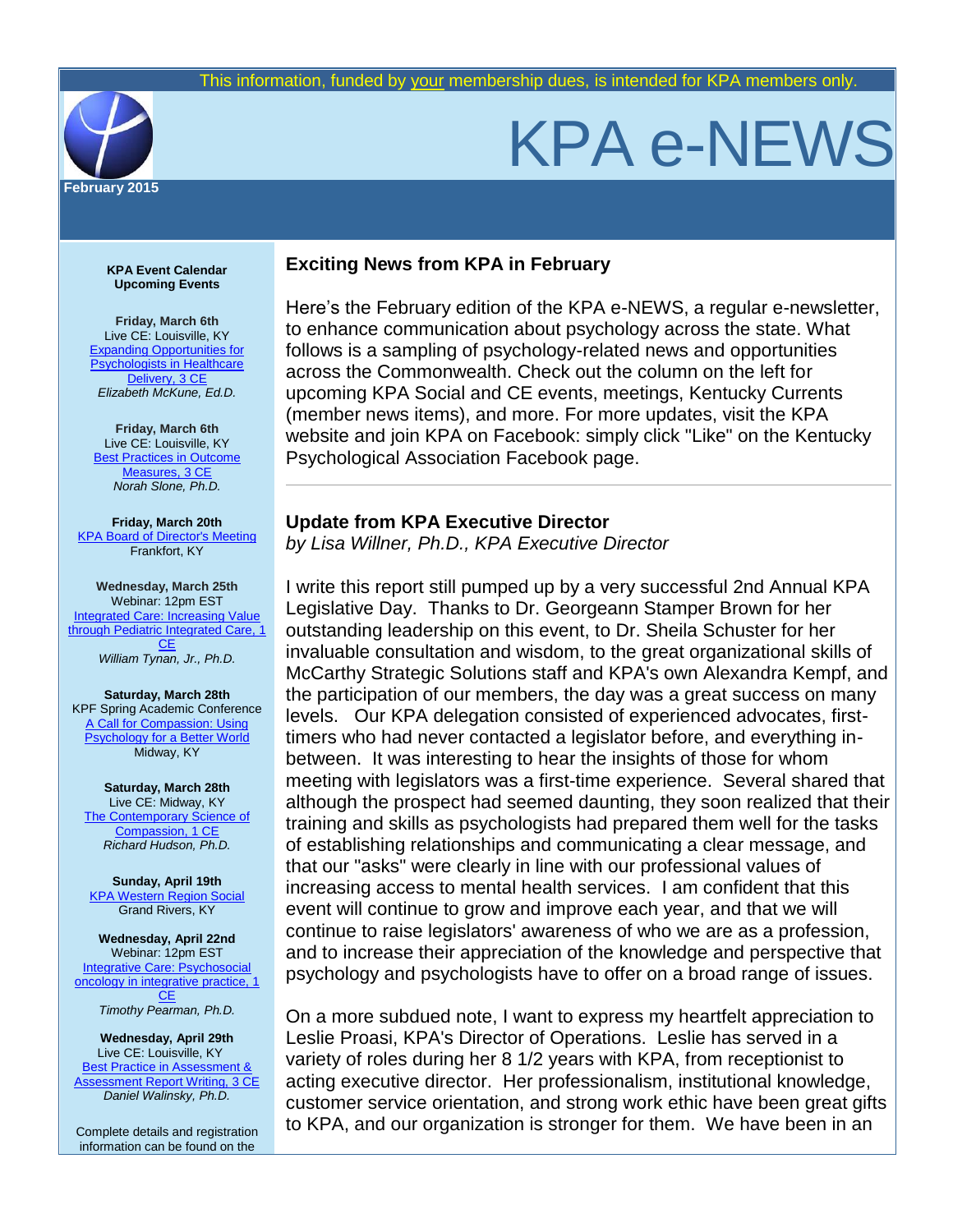#### [KPA Event Calendar.](http://www.kpa.org/link.asp?e=leslie@kpa.org&job=1744677&ymlink=3271918&finalurl=http%3A%2F%2Fwww%2Ekpa%2Eorg%2Fevents%2Fevent%5Flist%2Easp)

-Advertisement-

#### **[Mindfulness Based Stress](http://www.kpa.org/link.asp?e=leslie@kpa.org&job=1744677&ymlink=3271918&finalurl=https%3A%2F%2Fkpa%2Esite%2Dym%2Ecom%2Fresource%2Fresmgr%2FCE%2FFlyerMBSR%5FNov%2DMarch2015%2Epdf)  [Reduction](http://www.kpa.org/link.asp?e=leslie@kpa.org&job=1744677&ymlink=3271918&finalurl=https%3A%2F%2Fkpa%2Esite%2Dym%2Ecom%2Fresource%2Fresmgr%2FCE%2FFlyerMBSR%5FNov%2DMarch2015%2Epdf)**

This **16 CE Credit** program is offered by John Shealy, PhD in four, 4-hour Saturday sessions: March 28, April 11 & 25 and May 9, 2015 in Louisville, Kentucky.

MBSR is a challenging 8-week lifeenrichment program combining a variety of formal and informal meditation practices with mindful movement and other supports for the cultivation of a healthy, lowstress lifestyle. Conducted in a small group format, emotional healing and spiritual growth are often among the rich fruits of this experiential training. Come learn why Mindfulness is growing so rapidly in popularity, what 30 years of clinical research is revealing about the effectiveness of MBSR with a variety of clinical populations, and how you can integrate Mindfulness into your personal life and professional practice. For more information, go to: [www.BeMindful.org](http://www.kpa.org/link.asp?e=leslie@kpa.org&job=1744677&ymlink=3271918&finalurl=http%3A%2F%2Fwww%2EBeMindful%2Eorg) or call John at 502 727 2996.

-Advertisement-



#### **KPA Book Corner**

The KPA Book Corner highlights books written by KPA Members and those recommended by KPA speakers. Click here to take a look [at our current listings.](http://www.kpa.org/link.asp?e=dr.sean.reilley@gmail.com&job=1171413&e=leslie@kpa.org&job=1744677&ymlink=1933434&finalurl=http%3A%2F%2Fwww%2Ekpa%2Eorg%2F%3F477)

If you have presented for KPA or are a KPA Member author, please send your suggested items to kpa@kpa.org.(If you order Book Corner recommendations or other active search for an Operations Manager, and hope to have someone in place by mid-March. Leslie will transition to half-time at that point, and will remain with us through mid-April It is characteristic of Leslie that she is willing to stay long enough to ensure a smooth transition. She has offered her assurance to me - and I am happy to pass it along to you that even after mid-April she will remain available for consultation as needed so that member and organizational needs will continue to be met as efficiently as possible.

2015 got off to an active start for KPA: in addition to Legislative Day, we have already hosted two live CE events and two webinars this year, with more great programming coming up soon. I'm enthusiastic about Dr. Laurie Grimes' new Health Insurance Work Group, and am grateful for our members' active engagement in our vibrant association in a variety of roles and activities: bill and regulation watching, Annual Convention planning, 2016 CE calendar planning, and much more. As always, please feel free to contact me if you are interested in becoming more involved with KPA.

Standing with you and standing up for psychology.

# **Kentucky Psychological Foundation News**

## **New Public Education Campaign Coordinator**

The Kentucky Psychological Foundation is pleased to welcome Jennifer Price, Ph.D., as our new Public Education Campaign Coordinator. For more information about Public Education and ways to get involved, please contact the KPA office at kpa@kpa.org.

## **2015 Spring Academic Conference – March 28th**

The annual Spring Academic Conference will be held on Saturday, March 28th, 2015 at Midway College. This year's theme is "A Call for Compassion: Using Psychology for a Better World."The conference provides a unique opportunity for graduate and undergraduate students to present their research in juried competitions, develop practice skills, and network with fellow students from across Kentucky. The featured workshop for faculty and students, The Contemporary Science of Compassion, will provide an overview of compassion, a review of some of the current compassion research and how participants can use compassion in work with individuals. Students are encouraged to nominate a faculty as the Outstanding Graduate or Outstanding Undergraduate Mentor. Faculty members are invited to participate in the Spring Academic Conference as judges, mentors, and coaches. Undergraduate students have the opportunity to talk with graduate students about "how to get into graduate school," and graduate students may also serve as judges for undergraduate poster competition. There will also be a Faculty/Student Luncheon that is included with your registration. The 28th Annual Psych Bowl will be a featured event with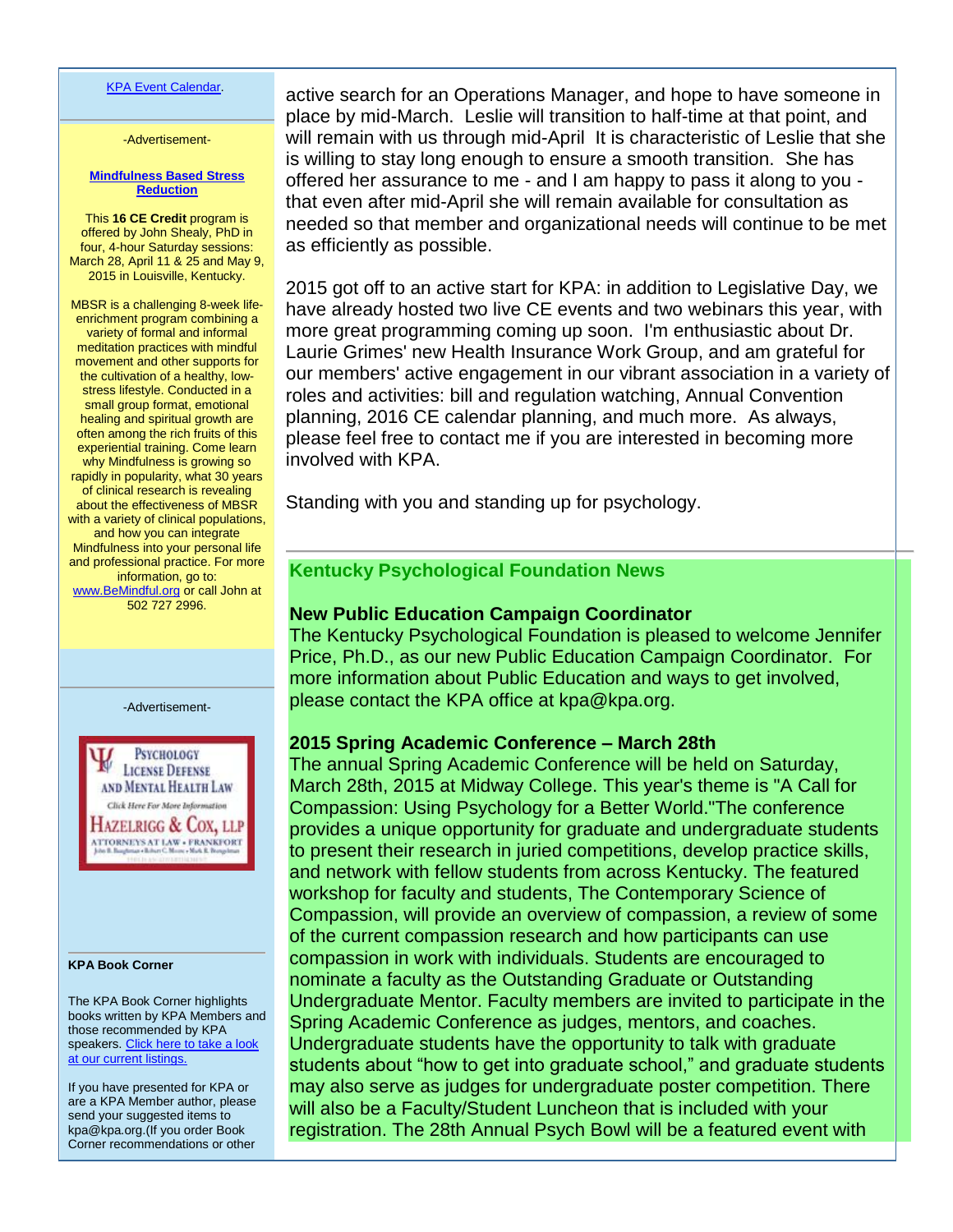items through Amazon, remember to access the Amazon site by clicking on the Amazon link on the KPA home page - Amazon donates a small percentage of these purchases back to KPA!)

#### **Community Bulletin Board**

A forum is available to any KPA member who would like to post information that the psychology community may find interesting or helpful or for which psychology input is requested. Visit the **[Community Bulletin Board](http://www.kpa.org/link.asp?e=leslie@kpa.org&job=1744677&ymlink=3271918&finalurl=http%3A%2F%2Fkpa%2Esite%2Dym%2Ecom%2Fforums%2F) to view** current messages or to post a new message.



#### **KPA Currents**

A Snapshot of Events in the Lives of KPA Members

**David Susman, Ph.D.**, has created a new blog focused on recovery from mental illness and addiction. Check it out at [http://davidsusman.com.](http://www.kpa.org/link.asp?e=leslie@kpa.org&job=1744677&ymlink=3271918&finalurl=http%3A%2F%2Fdavidsusman%2Ecom)

#### **Members in the Media**

The following members appeared on "Let's Talk" at 970AM WGTK with fellow KPA member Stan Frager, Ph.D.

**Cay Shawler, M.S.,** discussed "Holiday Blues"

**Eugene Foster, Ed.D.,** discussed mental health in the holiday season

**Bob H. Tiell, M.A.**, discussed

undergraduate teams competing for the top slot as 2015 Psych Bowl Champions!

#### **Registration Deadlines:**

- Psych Bowl Team Registration March 6
- Mentor Award Nominations March 6
- Poster Competition March 13
- General Conference Registration March 13

To learn more about the KPF Spring Academic Conference or to register, go to the [Conference homepage.](http://www.kpa.org/link.asp?e=leslie@kpa.org&job=1744677&ymlink=3271918&finalurl=https%3A%2F%2Fkpa%2Esite%2Dym%2Ecom%2F%3FSAC2015)

## **Research Colloquium Travel Award**

The Kentucky Psychological Foundation has created an initiative to support the presentation of research colloquia by psychologists in academic or research settings within the Commonwealth of Kentucky. The purpose of this initiative is to foster inter-institutional networking between Kentucky academic or research institutions, promote the exchange of ideas, and provide career-development opportunities for academic and research psychologists within the Commonwealth. [Click](http://www.kpa.org/link.asp?e=leslie@kpa.org&job=1744677&ymlink=3271918&finalurl=http%3A%2F%2Fkpa%2Esite%2Dym%2Ecom%2F%3F638)  [here for](http://www.kpa.org/link.asp?e=leslie@kpa.org&job=1744677&ymlink=3271918&finalurl=http%3A%2F%2Fkpa%2Esite%2Dym%2Ecom%2F%3F638) details.

[Help support the Kentucky Psychological Foundation by making a](http://www.kpa.org/link.asp?e=leslie@kpa.org&job=1744677&ymlink=3271918&finalurl=http%3A%2F%2Fkpa%2Esite%2Dym%2Ecom%2Fdonations%2F)  [donation today!](http://www.kpa.org/link.asp?e=leslie@kpa.org&job=1744677&ymlink=3271918&finalurl=http%3A%2F%2Fkpa%2Esite%2Dym%2Ecom%2Fdonations%2F)

## **Accepting CE Proposals for the KPA 2015 Annual Conference**

The KPA Annual Convention returns to Lexington from November 5-7, 2015 at the Griffin Gate Marriott Resort. The working title is "Creating our Future in a Transforming Landscape." KPA is now accepting proposals for the 2015 Annual Convention as well as the 2016 KPA CE Calendar. To submit a [CE proposal](http://www.kpa.org/link.asp?e=leslie@kpa.org&job=1744677&ymlink=3271918&finalurl=https%3A%2F%2Fkpa%2Esite%2Dym%2Ecom%2F%3Fpage%3DCEOpenCall) for consideration, go to CE proposal [form.](http://www.kpa.org/link.asp?e=leslie@kpa.org&job=1744677&ymlink=3271918&finalurl=https%3A%2F%2Fkpa%2Esite%2Dym%2Ecom%2F%3Fpage%3DCEOpenCall) Questions about the 2015 Convention? Contact 2015 Convention Chair, [Marianne McClure, Ph.D.](mailto:mmcclure2002@yahoo.com)

## **National Currents**

*by Amanda Merchant, Ph.D., ABPP*, *KPA President-Elect*

## **Integration in Healthcare**

In a review of recent national and state psychological publications, the focus remains on bolstering psychologists' preparedness for integration in the healthcare system.

The APA Center for Psychology and Health continues to advocate for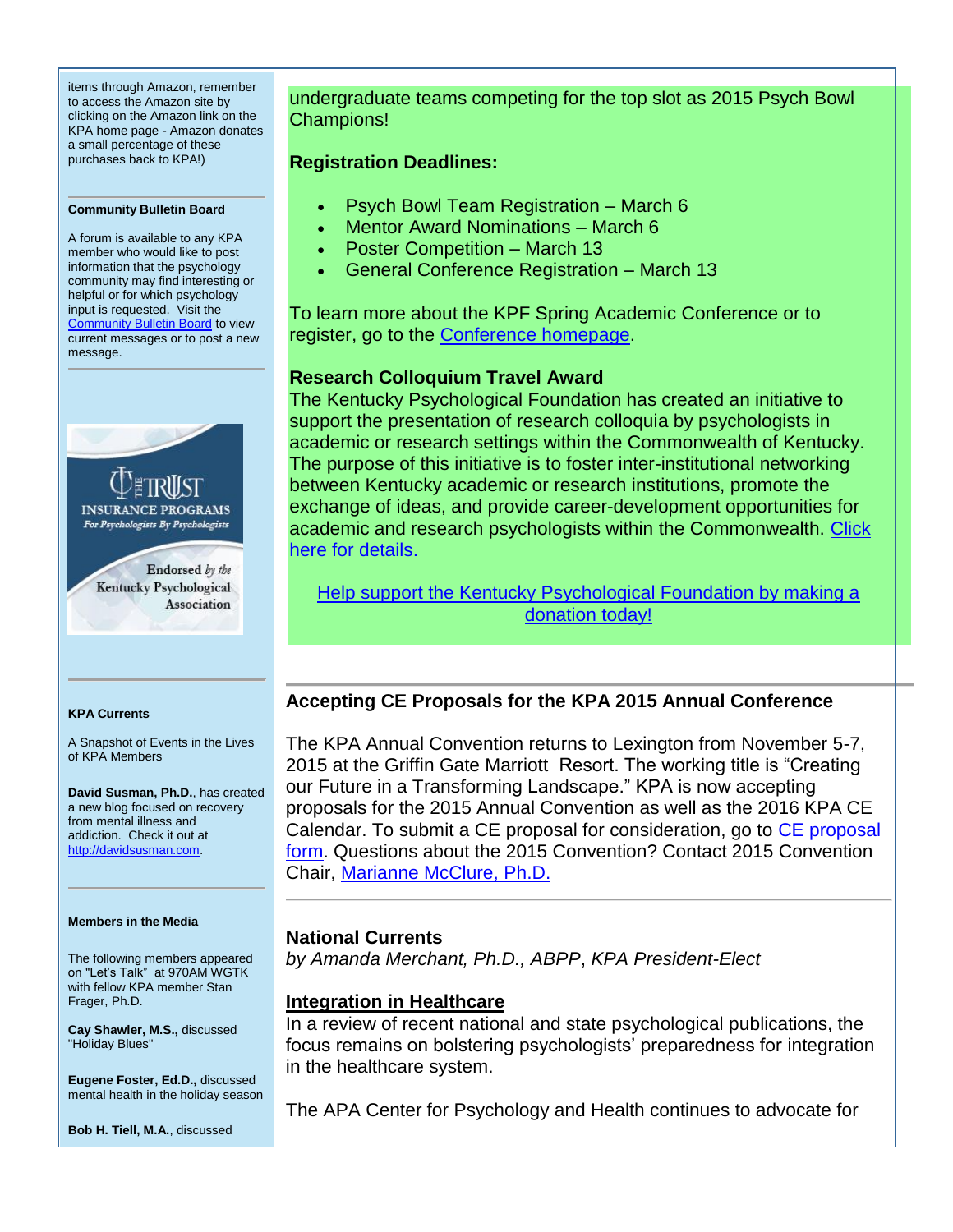#### career consulting

**Eva Markham, Ed.D.**, discussed Tourette Syndrome

*Please send your announcements to kpa@kpa.org so that your news may be shared with the KPA membership.* 

#### **KPA Interest Sections**

Joining KPA Interest Sections is free and participation on the listservs is an exclusive member benefit. Many ideas, resources, and requests for treatment recommendations and other opportunities flow through the KPA listservs daily. Here is an excerpt from a post on the KPA Clinical listserv: "Thank you to everyone who shared their experiences with me. I was quite surprised at the variability of your responses.....Nice to have a community to call on for advice when such situations arise!" If you want to expand your resources and deepen your own sense of community within KPA, visit the KPA Interest Section webpage for instructions on how to join a KPA Interest Section.

[Interest Section Details](http://www.kpa.org/link.asp?e=leslie@kpa.org&job=1744677&ymlink=3271918&finalurl=http%3A%2F%2Fwww%2Ekpa%2Eorg%2F%3F522)  [Listserv Details](http://www.kpa.org/link.asp?e=leslie@kpa.org&job=1744677&ymlink=3271918&finalurl=http%3A%2F%2Fwww%2Ekpa%2Eorg%2F%3Fpage%3DListservTransition)

#### **Join KPA and KPAGS on Facebook!**

KPA has always been an organization that works to be inclusive of all psychologists in the state. Kentucky Psychological Association is officially on the popular social networking site, Facebook.com, and currently has 646 "friends". All you need to do to join the Kentucky Psychological Association on Facebook is to select the "Like" button after finding our group on Facebook. Please be sure to search for "Kentucky Psychological Association "and review the KPA Social Media/Forum Policy. The KPA Graduate Students (KPAGS) are also on Facebook! Stay up to date with the latest KPAGS news and communicate with other psychology graduate students from around the state! Click here to join KPAGS on Facebook:

[https://www.facebook.com/MyKPA](http://www.kpa.org/link.asp?e=leslie@kpa.org&job=1744677&ymlink=3271918&finalurl=https%3A%2F%2Fwww%2Efacebook%2Ecom%2FMyKPAGS) [GS](http://www.kpa.org/link.asp?e=leslie@kpa.org&job=1744677&ymlink=3271918&finalurl=https%3A%2F%2Fwww%2Efacebook%2Ecom%2FMyKPAGS)

psychologists being leaders in healthcare changes. Current work includes collaborating with other healthcare organizations, working with Medicare and Medicaid to improve the value of psychotherapy services in health delivery, and educating the public on the role of psychology in health promotion.

In this regard, it was wonderful to see that the 2014 KPA annual convention was highlighted in the January/February 2015 issue of the National Psychologist for its presentations on how to work in interdisciplinary environments. This included an article about Dr. Helen Coons' workshop on "Successful Collaborations with Medical Providers', where she helped attendees problem solve opportunities to work in a medical environment (Thomas, 2015). Another article discussed Dr. Ryan Wetzler's presentation on sleep and mental health, providing a prime example of how psychological interventions can exceed medication interventions and reduce cost (Thomas, 2015).

This focus on integration is sure to continue, as Dr. Susan McDaniel, a leader in integrating mental/behavioral health into healthcare, became the President-elect of APA.

## **Adjusting to Insurance Changes**

National and state organizations have also tried to address the practical issues associated with healthcare changes. The APA Practice Organization has helped psychologists navigate participation in PQRS (Physician Quality Reporting System) for Medicare providers and thus prevent payment penalties in the upcoming years. Several state association newsletters addressed changes in Medicaid due the Affordable Care Act in an effort to help providers (e.g. The North Carolina Psychologist, Spring 2014; OPA Review, April/May 2014).

KPA's Director of Professional Affairs, Laurie Grimes, also recognized the need to help members with ever-changing insurance issues. Dr. Grimes developed the Health Insurance Workgroup this year; assembling a strong group of psychologists and practice managers to share their in-the-moment experiences and solutions to insurance issues.

## **Preventing Violence**

Another important topic highlighted was the work psychologists are doing in predicting and preventing violent behavior, particularly in the

light of numerous nationally publicized shooting tragedies. The cover story of the February 2014 issue of the APA monitor, Threat Assessment in Action, authored by Anna Miller, discussed how psychologists work with government agencies, law enforcement, and schools to develop evidence-based approaches to assess and prevent violence. APA also launched the Journal of Threat Assessment and Management in 2014.

On a state level, Colorado psychologists responded to the 2011 Aurora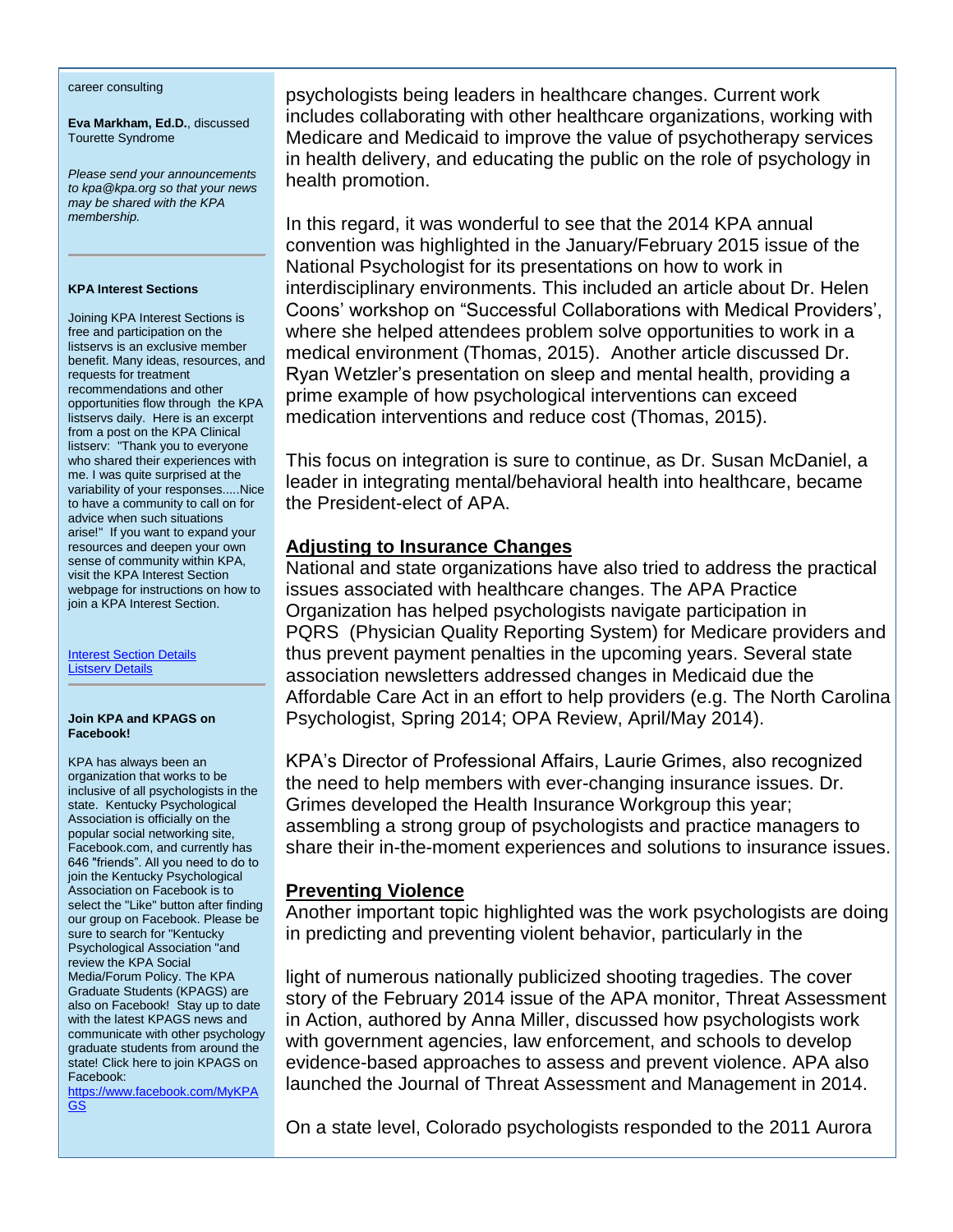#### **Advertise in the KPA e-Newsletter!**

The bi-monthly editions of the KPA e-Newsletter, are distributed to over 1100 KPA members. The eNewsletter is sent via blast email at the end of Feb, Apr, Jun, Aug, Oct and Dec with submissions accepted at any time. Complete information and pricing details are available on the KPA Advertising webpage.

#### **Support KPA during 2015 via Shopping on Amazon.com**

You can support KPA when shopping on Amazon by clicking the Amazon link on the main KPA website as a first step in making purchases on Amazon.com. Up to 3% of every purchase made on Amazon when you click their link on the main KPA website benefits KPA.

#### **The Easiest Way to Accept Payments**

The Kentucky Psychological Association is pleased to offer member merchant accounts - credit and debit card processing for your practice. A merchant account provides your clients with a convenient and immediate payment option and makes it easy for them to pay you for your services. Accept payment for consultation fees, counseling sessions and insurance copays. With a merchant account, you can:

•Accept Visa, MasterCard, Discover & AMEX. •Control cash flow & increase business. •Save up to 25% off standard bank fees. •No contract or annual fees. •No cost to transfer services - call to compare!

The process is simple. Begin accepting payments today! Call 866-376-0950 or visit [www.affinipay.com/kpa.](http://www.kpa.org/link.asp?e=leslie@kpa.org&job=1744677&ymlink=3271918&finalurl=http%3A%2F%2Fwww%2Eaffinipay%2Ecom%2Fkpa) 

**KPA Home Study Opportunities**

Under revised KRS CE regulations,

shooting by recently supporting legislation to combat gun violence through increased support and reform of mental health services. Colorado's Duty to Warn statute was also revised to include a 'specific threat on a facility or location'.

Locally, Kentucky legislators have proposed a Gun Safety and Violence Prevention Taskforce to study public safety, public protection, and gun safety. Given that one of its aims to assess the 'current state of regulation of gun ownership by the mentally ill' it's imperative that a psychologist be on this task force to use their expertise to inform decisions and advocate for individuals with mental illness. Sheila Schuster has requested an amendment that the task force includes one member from KPA.

The concerns of other state psychological associations and national organizations are reflective of challenges in Kentucky. KPA's intent is to continue to stay aware and be proactive.

## References:

Miller, A. (2014) Threat Assessment in Action*. Monitor on Psychology, 45 (2), 37.*

Thomas, J. (2015, January/February). Psychologist urged to 'look outside the box'. *The National Psychologist, 24(1), pp. 1, 4.* Thomas, J. (2015, January/February). Insomnia clients may be wary of talk therapy. *The National Psychologist, 24 (1),* p. 5

# **APA Releases Stress in America Survey Results**

*by Jennifer Price, Ph.D., Public Education Campaign Coordinator*

According to the 2014 APA Stress in America survey, 72 percent of Americans reported feeling stressed about money at least some of the time during the past month, whereas 22 percent endorsed extreme stress about money during the past month. This makes the seventh year in a row since the survey began in 2007 that money has topped the list as a major cause of stress for Americans. Younger generations andlower income families reported the highest levels of stress, a pattern that mirrors the growing wealth gap nationwide.

Almost a third of adults with partners (31 percent) reported that money is a major source of conflict in their relationship. Compared to other touchy topics, couples' arguments about money tend to be more intense, more problematic and more likely to remain unresolved.

The survey did reveal some positive results as well, showing that the average amount of stress has dropped from 6.2 (on a 10-point scale) in 2007 to 4.9. Unfortunately, this degree of stress is still above the level thought to be healthy/manageable (at or below 3.7). People with more emotional support from family and friends reported lower stress levels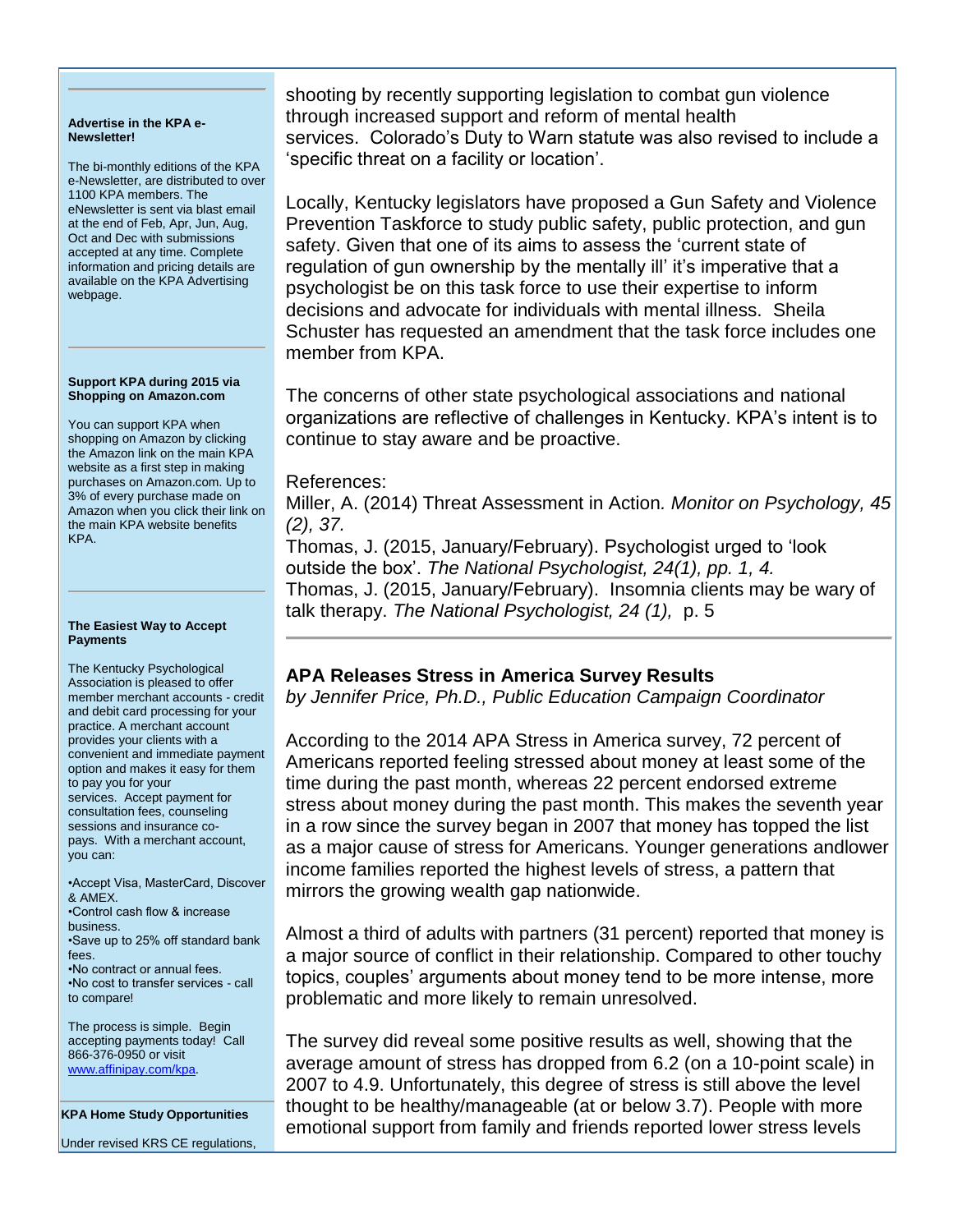you can now earn up to 12 credits per licensure cycle for home study courses. See what KPA has to offer...

[KPA Domestic Violence Home Study](http://www.kpa.org/link.asp?e=leslie@kpa.org&job=1744677&ymlink=3271918&finalurl=http%3A%2F%2Fwww%2Ekpa%2Eorg%2Fdisplaycommon%2Ecfm%3Fan%3D1%26subarticlenbr%3D505)  **[Series](http://www.kpa.org/link.asp?e=leslie@kpa.org&job=1744677&ymlink=3271918&finalurl=http%3A%2F%2Fwww%2Ekpa%2Eorg%2Fdisplaycommon%2Ecfm%3Fan%3D1%26subarticlenbr%3D505)** 

[KPF Diversity Conference -](http://www.kpa.org/link.asp?e=leslie@kpa.org&job=1744677&ymlink=3271918&finalurl=http%3A%2F%2Fwww%2Ekpa%2Eorg%2Fdisplaycommon%2Ecfm%3Fan%3D1%26subarticlenbr%3D606) Cultural [Connections: Competence, Quality,](http://www.kpa.org/link.asp?e=leslie@kpa.org&job=1744677&ymlink=3271918&finalurl=http%3A%2F%2Fwww%2Ekpa%2Eorg%2Fdisplaycommon%2Ecfm%3Fan%3D1%26subarticlenbr%3D606)  [and Equity in Mental Health Care -](http://www.kpa.org/link.asp?e=leslie@kpa.org&job=1744677&ymlink=3271918&finalurl=http%3A%2F%2Fwww%2Ekpa%2Eorg%2Fdisplaycommon%2Ecfm%3Fan%3D1%26subarticlenbr%3D606) **[Home Study Courses](http://www.kpa.org/link.asp?e=leslie@kpa.org&job=1744677&ymlink=3271918&finalurl=http%3A%2F%2Fwww%2Ekpa%2Eorg%2Fdisplaycommon%2Ecfm%3Fan%3D1%26subarticlenbr%3D606)** 

[Exploring Attachment: Clinical Insights](http://www.kpa.org/link.asp?e=leslie@kpa.org&job=1744677&ymlink=3271918&finalurl=http%3A%2F%2Fwww%2Ekpa%2Eorg%2F%3Fpage%3D688)  [Across the Life Span, Season 1](http://www.kpa.org/link.asp?e=leslie@kpa.org&job=1744677&ymlink=3271918&finalurl=http%3A%2F%2Fwww%2Ekpa%2Eorg%2F%3Fpage%3D688)

**Exploring Attachment: Clinical Insights** [Across the Life Span, Season 2](http://www.kpa.org/link.asp?e=leslie@kpa.org&job=1744677&ymlink=3271918&finalurl=https%3A%2F%2Fkpa%2Esite%2Dym%2Ecom%2F%3FAttachment%5FS2)

[Working Together Toward Recovery](http://www.kpa.org/link.asp?e=leslie@kpa.org&job=1744677&ymlink=3271918&finalurl=http%3A%2F%2Fwww%2Ekpa%2Eorg%2Fdisplaycommon%2Ecfm%3Fan%3D1%26subarticlenbr%3D633)

View the **KPA Home Study Page** for additional options.

and better related outcomes, a finding which confirms the importance of social support in successful stress management.

To read the full Stress in America survey report, go to: [http://apa.org/news/press/releases/stress/index.aspx](http://www.kpa.org/link.asp?e=leslie@kpa.org&job=1744677&ymlink=3271918&finalurl=http%3A%2F%2Fapa%2Eorg%2Fnews%2Fpress%2Freleases%2Fstress%2Findex%2Easpx)

To learn how you can get involved in KPA public education efforts in your area, contact the Public Education Campaign Coordinator, Dr. Jennifer Price at [Jennifer\\_Price@georgetowncollege.edu](mailto:Jennifer_Price@georgetowncollege.edu)

# **Introducing the Health Insurance Work Group**

*by Laurie Mount Grimes, Ph.D., Director of Professional Affairs*

Many of the inquiries that come to the DPA box regard insurance billing. And why not? If the insurance industry was a client, it would be the most unpredictable, moody, and unreliable psychotherapy patient in your practice - of course people need help dealing with them! To try and help KPA members through the seemingly illogical and certainly frustrating maze of insurance company practices, I have assembled a Health Insurance Work Group to act as my go-to panel of in-the-trenches colleagues whose collective experience I can tap when I'm stumped. The following six professionals represent different regions of the state, different degree and licensure levels, and different roles in the business of psychology practice (four are psychologists and two are practice managers who *happen* to be married to a psychologist). I appreciate these busy people lending their expertise and time to help me help you, the KPA membership.

**Michele Amburgey** is a Certified Psychologist with Autonomous Functioning who has been in private practice in eastern KY (Whitesburg) since 1996. She has worked with Humana and Anthem primarily.

**Kent Browning** and his wife, Dr. Kelly McGraw Browning, own Pediatric Psychological Associates (PPA) in Louisville, a practice with 7 full time child psychologists on staff. Kent applies his 11 years of working in the banking and finance industry to manage the billing and other financial responsibilities of the practice as well as to deal with multiple insurance companies.

**Jonathan D. Cole** is a health psychologist in a private practice in Lexington that employs 3 health psychologists and a social worker. The practice has multiple sites in the area and performs telemedicine all over the state. They are currently trying to obtain reimbursement for health psychology services with various Medicaid providers.

**Kentucky Psychological Association** 120 Sears Ave, Ste 214 Louisville, KY 40207 502-894-0777 kpa@kpa.org www.kpa.org

**Rich Edelson** is neuropsychologist who owns Edelson and Associates, a group practice with 14 clinicians. The practice is insurance based so he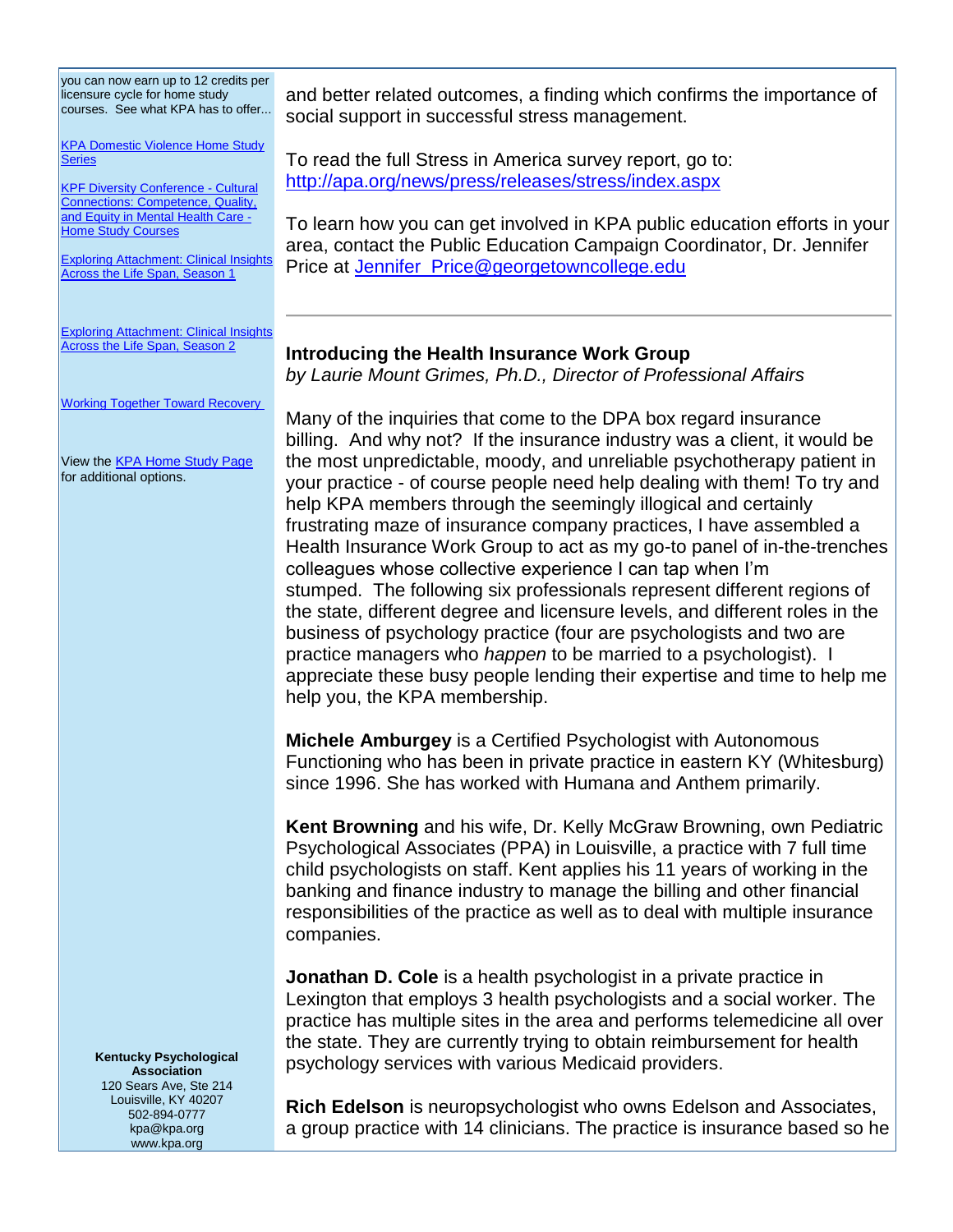has years of experience dealing with insurance companies and is the former head of a KPA insurance committee.

**Dan Florell** is a professor at EKU with a part-time private practice. He has 4 part-time employees and has been billing insurance on and off for three years.

**Robert Wetter** has managed the Lexington practice of his wife, Martha Wetter, for 10 years. He has extensive experience with both government & commercial health insurance companies, including private plans, Medicaid and the MCO's, and Medicare and the Advantage Plans.

Remember, you can find me at [Laurie@kpa.org.](mailto:Laurie@kpa.org)

# **The Frankfort Beat…..**

*Sheila A. Schuster, Ph.D., KPA Lobbyist and Federal Advocacy Coordinator*

# **Frankfort Bill Watch**

**HB 270** is a bill sponsored by Rep. Mike Denham at the request of KPA. The bill clarifies that mental health professionals are able to deliver mental health services to minors. The statute is clear that physicians can do so, but there is no specific reference to mental health professionals in the current statute and we think that this needs to be clarified. HB270 is assigned to the **House Health & Welfare Committee** and is scheduled to be heard in committee as early as this week.

**SB 51** – The Duty to Warn revision - was passed unanimously by the Senate Judiciary Committee and has been passed by the Senate. We will alert you as to its committee assignment in the House – either Health & Welfare or Judiciary.

There has been one change in SB 51 and that is its sponsor. Sen. Whitney Westerfield (R-Hopkinsville) was the bill's sponsor, as he had been last year. However, Sen. Westerfield has announced his candidacy for the office of KY Attorney General where he will oppose Andy Beshear (the Governor's son) in the November election). Sen. Westerfield has graciously stepped aside from sponsorship of the bill in case there would be political opposition to it in the House. The bill is now sponsored by Sen. Morgan McGarvey (D-Louisville). Please thank

Sen. Westerfield for his advocacy on our behalf and for his unselfish statesmanship in handing the bill off to Sen. McGarvey. He can be reached via the Legislative Message Line – [1-800-372-7181.](tel:1-800-372-7181)

**Updates on other bills:**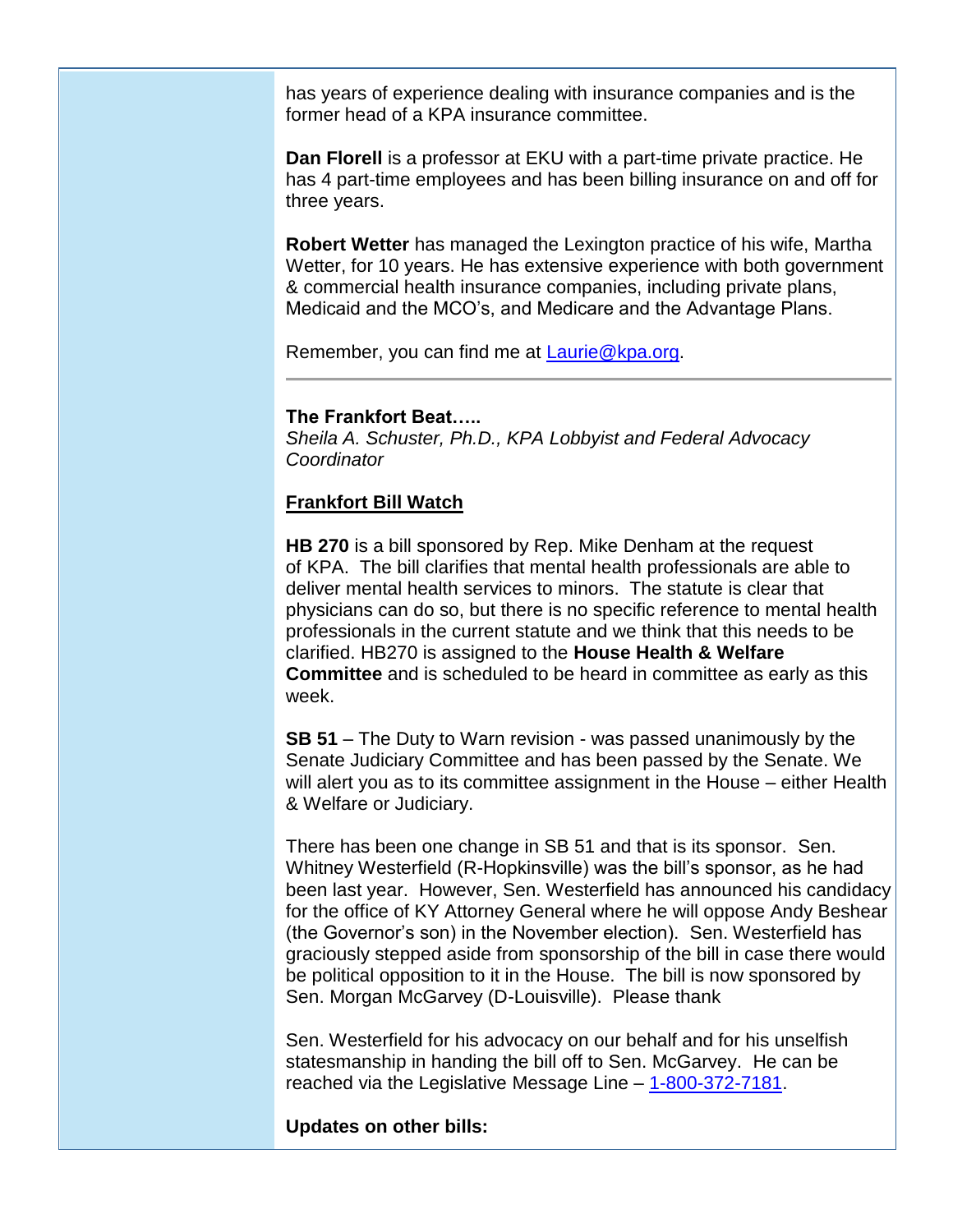**HB 145 –** The statewide smoke-free bill was passed by the House on Friday and has been assigned to the Veterans, Military Affairs, and Public Protection Committee in the Senate for consideration.

**HB 65** – Sponsored by Rep. Tom Burch – would strengthen the Agreed Outpatient Order for individuals in the hospital and would create a new mechanism for individuals with symptoms of anosognosia (inability to understand that they have an illness) to get outpatient MH treatment without having to be hospitalized. The bill was passed unanimously by the House Health & Welfare Committee and is on the **House Consent Calendar**. Currently, it is at the stage of a 2<sup>nd</sup> reading to Rules.

**HB 141** – sponsored by Rep. Terry Mills – would establish a problem and pathological gambling awareness and treatment program. It is posted to be heard in the **House Licensing & Occupations Committee** later this week.

**HB 70** Restoration of Voting Rights - allow Kentuckians to vote on amending Section 145 of the KY Constitution to require the automatic restoration of voting rights after a person completes their sentence. Passed in House and assigned to State and Local Government Committee in Senate.

The Legislative Research Commission (LRC) staff is working, so the **Legislative Message Line is open: [1-800-372-7181](tel:1-800-372-7181)** – and taking calls for legislators.

The LRC website has a new feature for you to locate your House and Senate member (remember that nearly all legislative districts were redrawn last year!).

## **To Find Out Who Your Elected Officials Are:**

Go to: [www.lrc.ky.gov](http://www.kpa.org/link.asp?e=dr.sean.reilley@gmail.com&job=1728074&e=leslie@kpa.org&job=1744677&ymlink=3228791&finalurl=http%3A%2F%2Fwww%2Elrc%2Eky%2Egov%2F) and in the middle, under "Find Your Legislator" click on "Who's My Legislator?" Either click on your location on the map or enter your street address, city and zip and click "Find My District". It will take you to a marker on a map showing your street. Double-click at the bottom tip of the marker and your House and Senate members will appear with picture and LRC link!

Each legislator's picture has the link to their LRC website page, giving home address and phone number, email address, etc. NOW is a great time to reach out as a constituent to YOUR legislators! If you email your own Representative or Senator, put this in the Subject line: I Am Your Constituent! and be sure to include your contact information, along with your message urging action on a particular bill.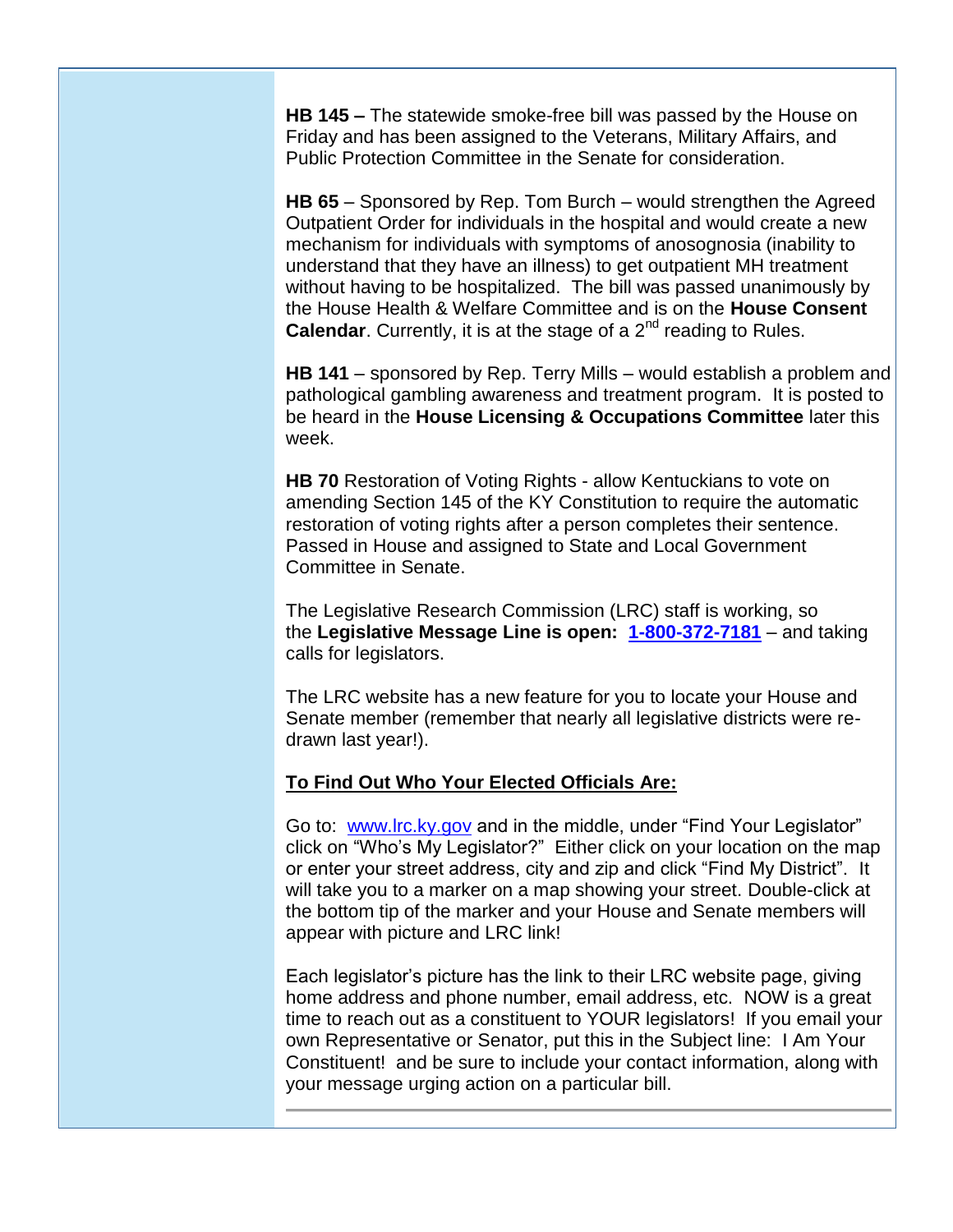# **KPA Member Benefits: Available Resources**

**Ethics Resource** - The KPA Ethics Committee has developed a list of resources for KPA members aimed to help psychologists find resources about self-assessment, self-care and the development of skills, relationships, and personal qualities that will allow them to be less vulnerable to ethical breaches and "slippery slopes" in their professional careers and foster ethical awareness that leads to optimal practice. The posted resources define and discuss the stress—distress—impairment continuum, and the vulnerability at any point along the way to an ethical violation. They touch on topics such as risk factors, prevention of impairment, intervening with an impaired colleague, treatment options and the national movement toward establishing colleague assistance programs. [Click here to learn more and to access the resources.](http://www.kpa.org/link.asp?e=dr.sean.reilley@gmail.com&job=1171413&e=leslie@kpa.org&job=1744677&ymlink=1933434&finalurl=http%3A%2F%2Fwww%2Ekpa%2Eorg%2Fdisplaycommon%2Ecfm%3Fan%3D1%26subarticlenbr%3D655)

**Technology Resource** - Dr. Dan Florell, presenter of the June 21st, 2013 KPA CE Workshop, Advanced Supervision: Influence of Technology, has been gracious enough to share an audio recording of his workshop with KPA members interested in the advancements of technology and their use in the field of psychology. [Click here to learn](http://www.kpa.org/link.asp?e=leslie@kpa.org&job=1744677&ymlink=3271918&finalurl=http%3A%2F%2Fwww%2Ekpa%2Eorg%2Fgeneral%2Fcustom%2Easp%3Fpage%3D666)  [more and to access the recording.](http://www.kpa.org/link.asp?e=leslie@kpa.org&job=1744677&ymlink=3271918&finalurl=http%3A%2F%2Fwww%2Ekpa%2Eorg%2Fgeneral%2Fcustom%2Easp%3Fpage%3D666)

## **Clinical Psychology – Overview and Effectiveness**

PowerPoint courtesy of KPA Member Eric Russ, Ph.D., University of Louisville. Click [here](http://www.kpa.org/link.asp?e=leslie@kpa.org&job=1744677&ymlink=3271918&finalurl=https%3A%2F%2Fdocs%2Egoogle%2Ecom%2Ffile%2Fd%2F0ByIthzAH6E%2DiZ0RidTh0OEVfTkU%2Fedit) to access the PowerPoint presentation.

# **Post-Ferguson Resources for Coping, Learning, and Teaching**

Resources courtesy of the Georgia Psychological Association. Click [here](http://www.kpa.org/link.asp?e=leslie@kpa.org&job=1744677&ymlink=3271918&finalurl=https%3A%2F%2Fgapsychology%2Esite%2Dym%2Ecom%2F%3Fpostferguson) to access the webpage with listed resources.

# **Q&A on Current Issues in Ethics**

*by KPA Ethics Committee*

## **Ethical Question:**

The Ethics Committee received a question regarding the appropriate release of records subsequent to a psychologist's departure from agency employment. The committee worked under an assumption that the employer is the owner of the records. If this assumption is correct, the psychologist has no connection to those records subsequent to departure, and therefore, it will be up to the owner of the records regarding how and when to release them. However, it was noted that the committee does not have an attorney member, so the psychologist may wish to speak with an attorney about any concerns regarding what might happen to records generated by the psychologist while an employee at an agency subsequent to departure.

While the Ethical Standards below do not directly address the issue, they